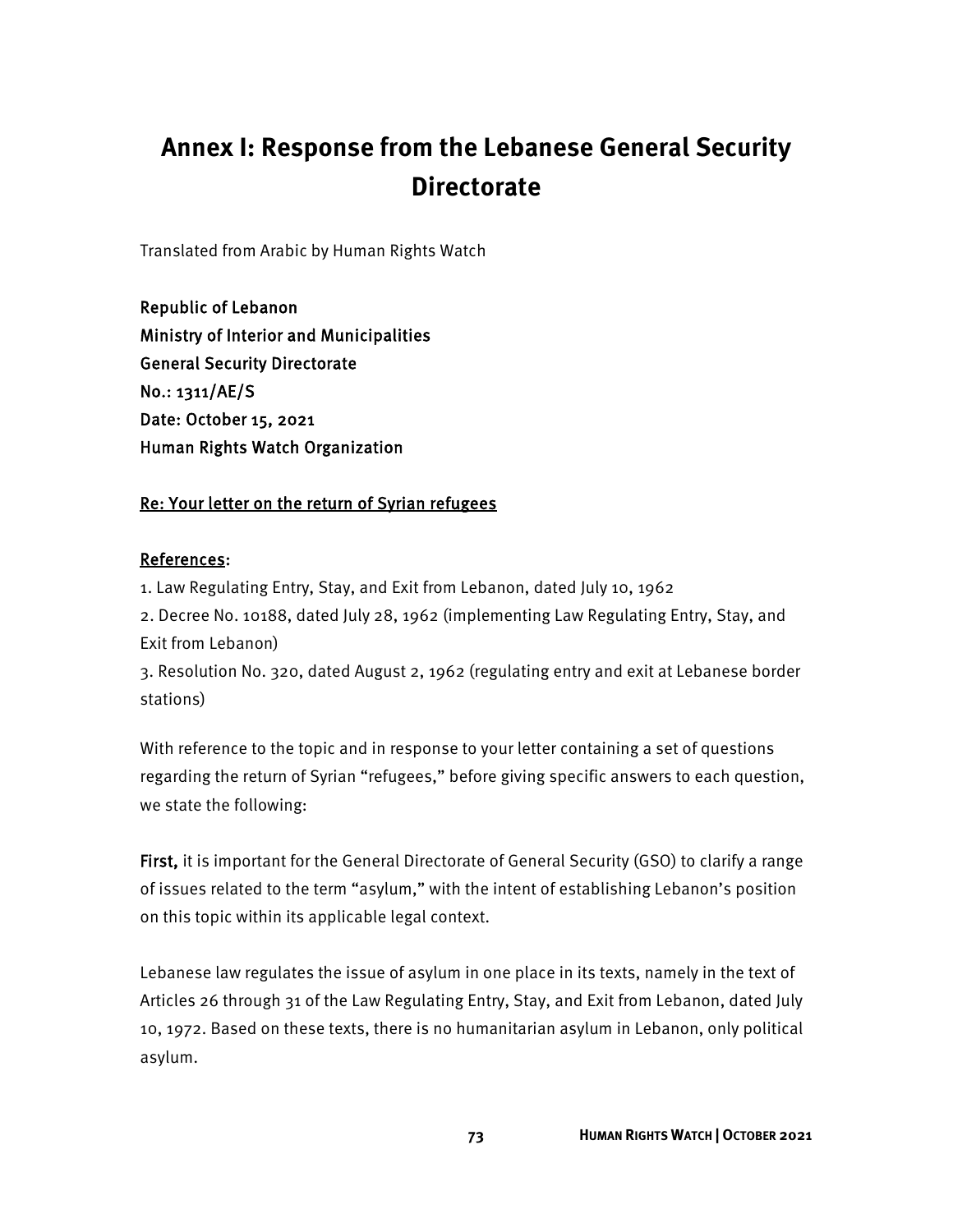These legal articles determined the position on the issue of "humanitarian asylum" as a result of historical and social considerations that obligated Lebanon to adopt this position. These considerations also led Lebanon to not signing the 1951 UN Refugee Convention and its annexed and supplementing Protocols. This is how a "refugee" became, according to the position of the Lebanese state in the context of a Memorandum of Understanding it signed with the United Nations High Commissioner for Refugees (UNHCR), a person on the Lebanese territory who submits an application for asylum to a third country, and not to Lebanon.

Therefore, vis-à-vis the Lebanese state, those currently on the Lebanese territory, who are not "Palestinian refugees," are either displaced Syrians or asylum-seekers to third countries registered with the UNHCR. Accordingly, the GSO does not agree with the designation of "Syrian refugees" mentioned in your letter.

In addition to the above, and despite the Lebanese state's decision not to sign the 1951 UN Refugee Convention, Lebanon has abided by and applied many customary principles of the international humanitarian law, especially the principles of non-refoulement and nonforced deportation and the obligation of voluntary return of displaced persons, at a time when the Lebanese context is under considerable pressure that is not easy to bear and overcome.

In addition, it is important for the GSO to point out the fact that it is an executive administration, i.e., it is tasked within its jurisdiction with implementing the public policies established by the Lebanese government regarding domestic issues and questions. However, it is not responsible for formulating or approving these policies. This situation fully applies to the issue of the return of Syrian displaced persons and issues related to their situation in general.

#### Second, in response to the proposed questions:

#### 1. Question 1

The process of voluntary return remains ongoing. However, travel to implement this process is suspended because of COVID-19 pandemic.

#### 2. Question 2

**"OUR LIVES ARE LIKE DEATH" 74**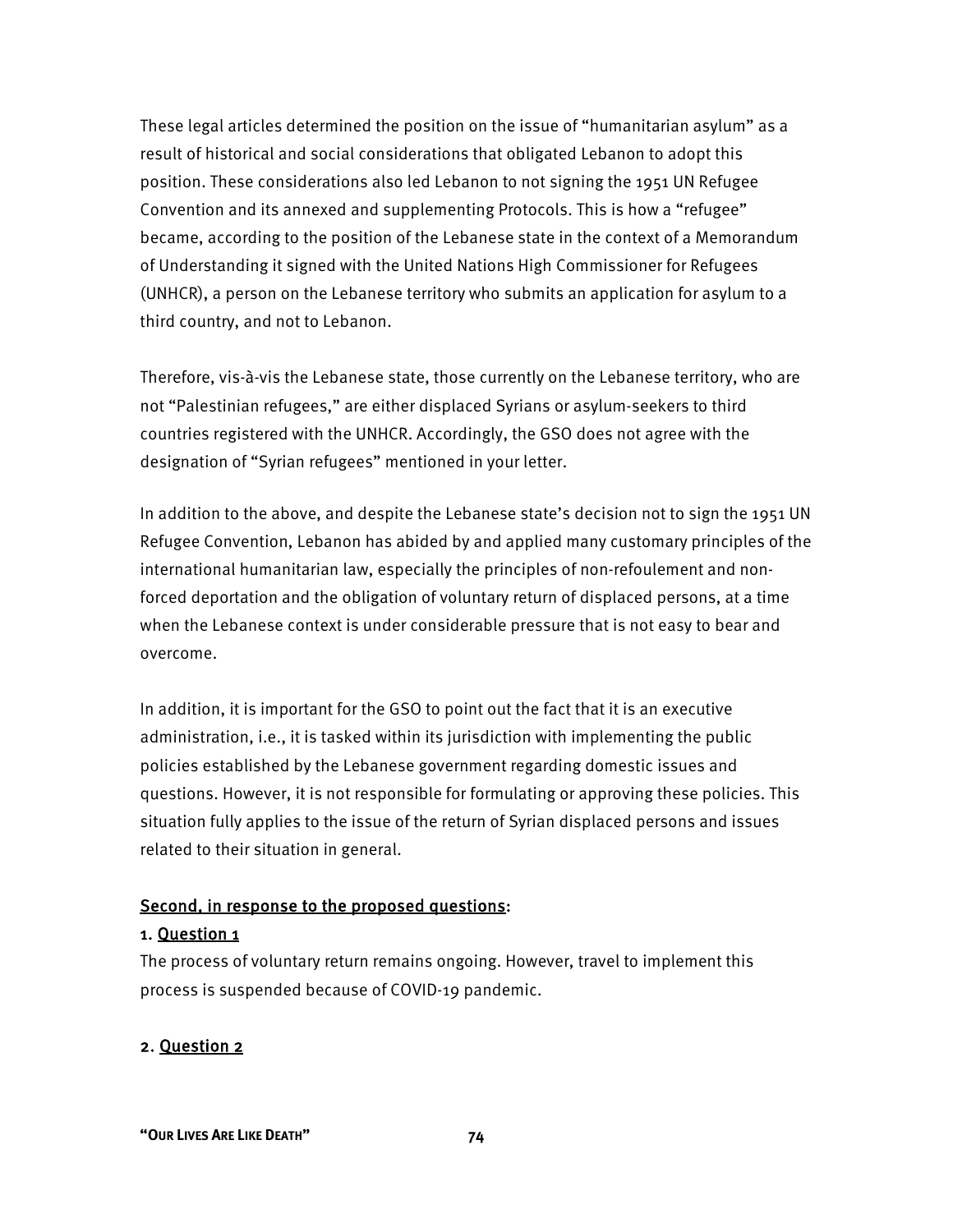Seventeen centers for voluntary return have been established, where displaced Syrians can present themselves to register their names. In light of this, tables are prepared by the GSO, which are later given to the Syrian side to inform them of the date of return. Meanwhile, the choice to return or remain in Lebanon is up to the Syrian in question.

#### 3. Question 2(a)

Syrians present themselves voluntarily at these centers by personal choice and without any pressure or request from any other entity. Registering at one of these centers does not oblige them to return to Syria if they later wish not to do so.

#### 4. Question 2(b)

The GSO does not interfere in the decision of the displaced Syrians or in their choice of place to go, but, for organizational requirements only, the GSO asks them about the area to which they want to return. As we indicated earlier, this is to provide the necessary logistical requirements, specifically in terms of providing means of transportation and identifying the land border crossing to be used by these means of transportation.

#### 5. Question 2(c)

Lists for return are prepared by the competent authorities at the GSO after completion of the pre-registration procedures to determine a potential date for voluntary return.

#### 6. Question 2(d)

The aforementioned lists are sent to the competent Syrian authorities for verification. They are then returned to the GSO after identification of the names of the people allowed to enter [Syria] and the names of those who have measures against them, in order to notify these registered people of the results.

#### 7. Question 3

Between November 30, 2017 and September 21, 2021, approximately 575,767 (five hundred seventy-five thousand six hundred and seventy-six  $[s/c]$ ) Syrians have left the Lebanese territory voluntarily. It is not possible to determine the regions to which they returned because, as previously indicated, this is the personal choice of each individual returnee.

#### 8. Question 4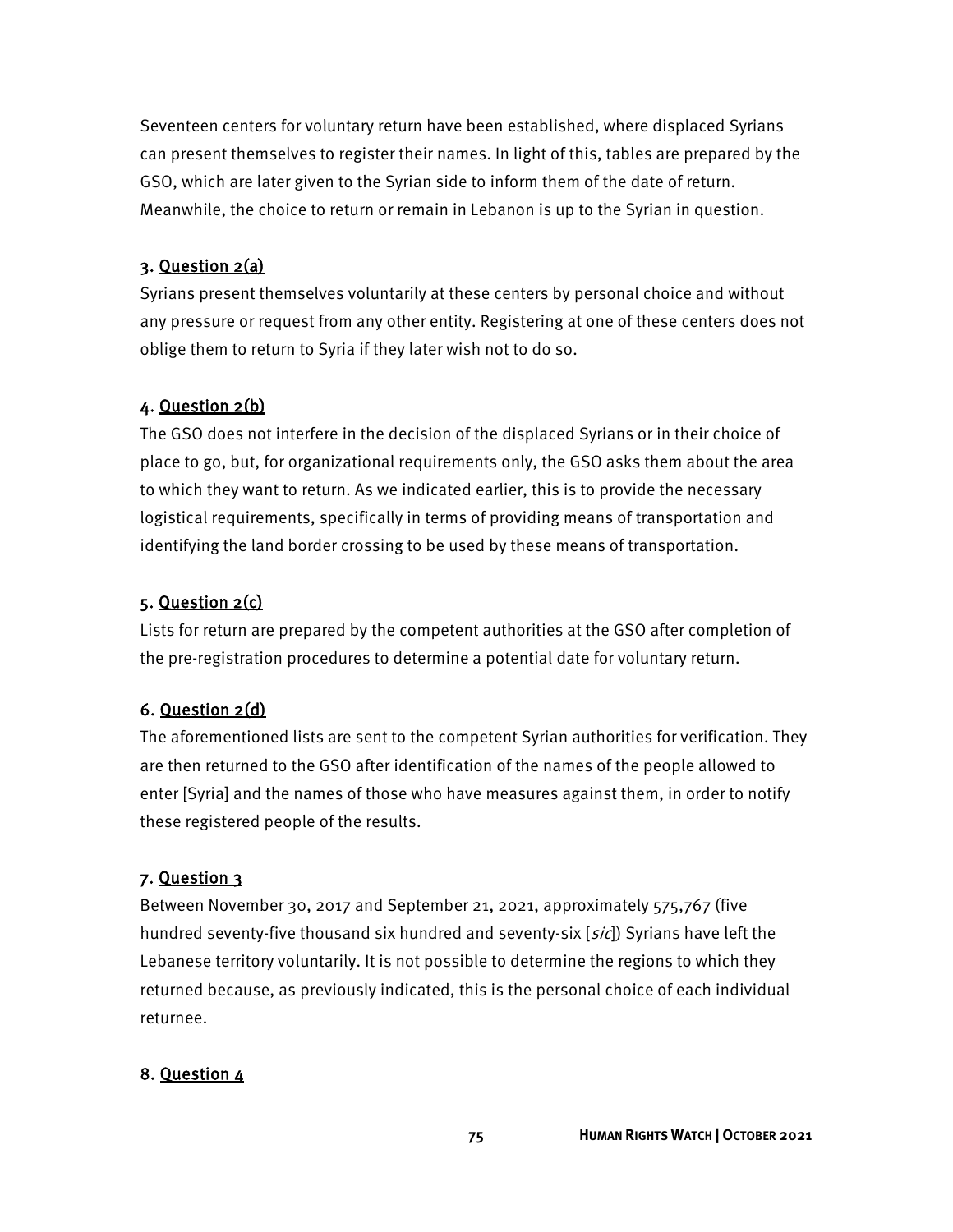Returning the displaced Syrian to his country is a process of "return" in the legal sense and not deportation because the person concerned is returned directly from the border before entering Lebanese territory. This means there is no deportation process and the GSO fully adheres to the non-deportation of any "displaced Syrians."

Between April 25, 2019 and September 19, 2021, approximately 6,345 Syrians have been "returned" in implementation of the Higher Defense Council's decision.

In addition to the foregoing, reference should be made to deportations that take place in implementation of judicial rulings issued by the competent courts, especially penal ones, as an additional penalty to the criminal penalty imposed as a result of the foreigner committing a criminal act.

## 9. Question 4(a)

Displaced Syrians are entitled to challenge the administrative deportation ruling before the competent judge (i.e., the State Shura Council). Likewise, they can object and consult the International Red Cross and competent organizations and have their files reviewed by the Prosecutor-General at the Court of Cassation to make the appropriate decision.

#### 10. Question 4(b)

The GSO is tasked with implementing the decision of the Higher Defense Council, which is still in force in this regard.

#### 11. Question 5

There were no deportation operations of displaced Syrians prior to the decision of the Higher Defense Council.

#### 12. Question 6

The jurisdiction and legal responsibility of the Lebanese state vis-à-vis displaced Syrians exist as long as they did not leave the Lebanese territory. When they leave the Lebanese territory, the matter falls outside this jurisdiction and has nothing to do with the Lebanese state.

These are the GSO's responses to the questions in your letter. We hope that you will kindly review and accept them with respect.